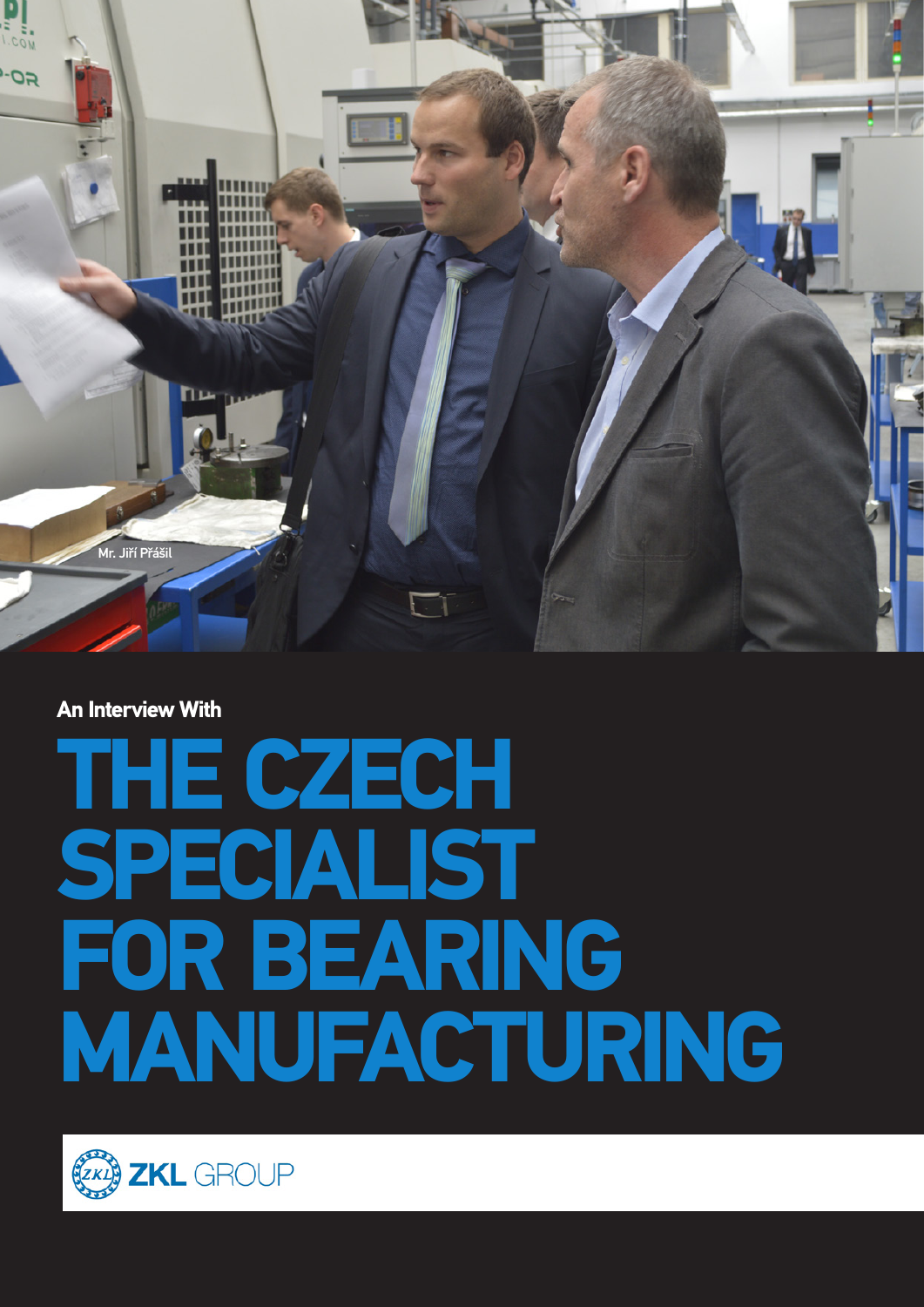# **"70 Years Tradition of Bearing Manufacturing"**

ZKL Group is a result of the integration of Czech bearing industry with 70 years' tradition providing research, development, manufacturing and sales of ZKL bearings. ZKL Group with its products is a well established company with stable sale on domestic market. Besides of European markets it has its representations in India, Latin America and in many other countries of Asia

We tried to reveal the story behind this European Bearing manufacturer during an interview with Mr. Jiří Přášil jr., the Executive Director of ZKL Bearing CZ, a.s..



# *What´s the history and evolution of the ZKL Group?*

The joint-stock company ZKL, a.s. integrates the Czech manufactures of bearing under the trademark ZKL. It was established in the year 1999 as a purely Czech private company. ZKL Group has 2 production companies – ZKL Brno, a.s. and ZKL Klášterec nad Ohří, a.s. The production companies that are included in ZKL Group have their own long-lasting history which we fully acknowledge and therefore these production units are implementing the continuity of development and manufacture of ZKL bearings in the Czech Republic.

First bearings in the Czech Republic started to be manufactured in a small town Pernštejn near Klášterec nad Ohří in a plant owned by German company Fichtl and Sachs in the year 1923. This plant was later taken over by Swedish SKF. After the second world war the production of bearings was transferred to the town Klášterec nad Ohří, where in the year 1952 the national enterprise ZKL, n.p. Klášterec nad Ohří was established. It was incorporated in ZKL Group in the year 1999.

The history of roller bearings production in Brno is somewhat shorter. Production of bearings started in the year 1947 under the a.s. and ZKL Výzkum a vývoj, a.s.

license of British company Hoffmann in the framework of the company Zbrojovka Brno – Líšeň. So we will celebrate 70th anniversary of bearings production in Brno this year.

 Unceasing demand for new types of roller bearings and growing requirements of technical level in the research, design, technology and quality inspired to establish the Research and Development Institute of Roller Bearings. The roller bearing production at that Zbrojovka Brno and research and development activities became the groundwork of present joint stock companies ZKL Brno,

Inseparable part of the traditions in research, development

and production of ZKL bearings is also the history of formation its distribution network. Nowadays the continuity of the sales role is in hands of ZKL Bearings CZ, a.s. which is engaged in sales of ZKL bearings worldwide.

Presently ZKL Group structure is oriented to efficiently develop and strengthen its competitiveness with the topmost roller bearings manufacturers of the world. It has its own design and development